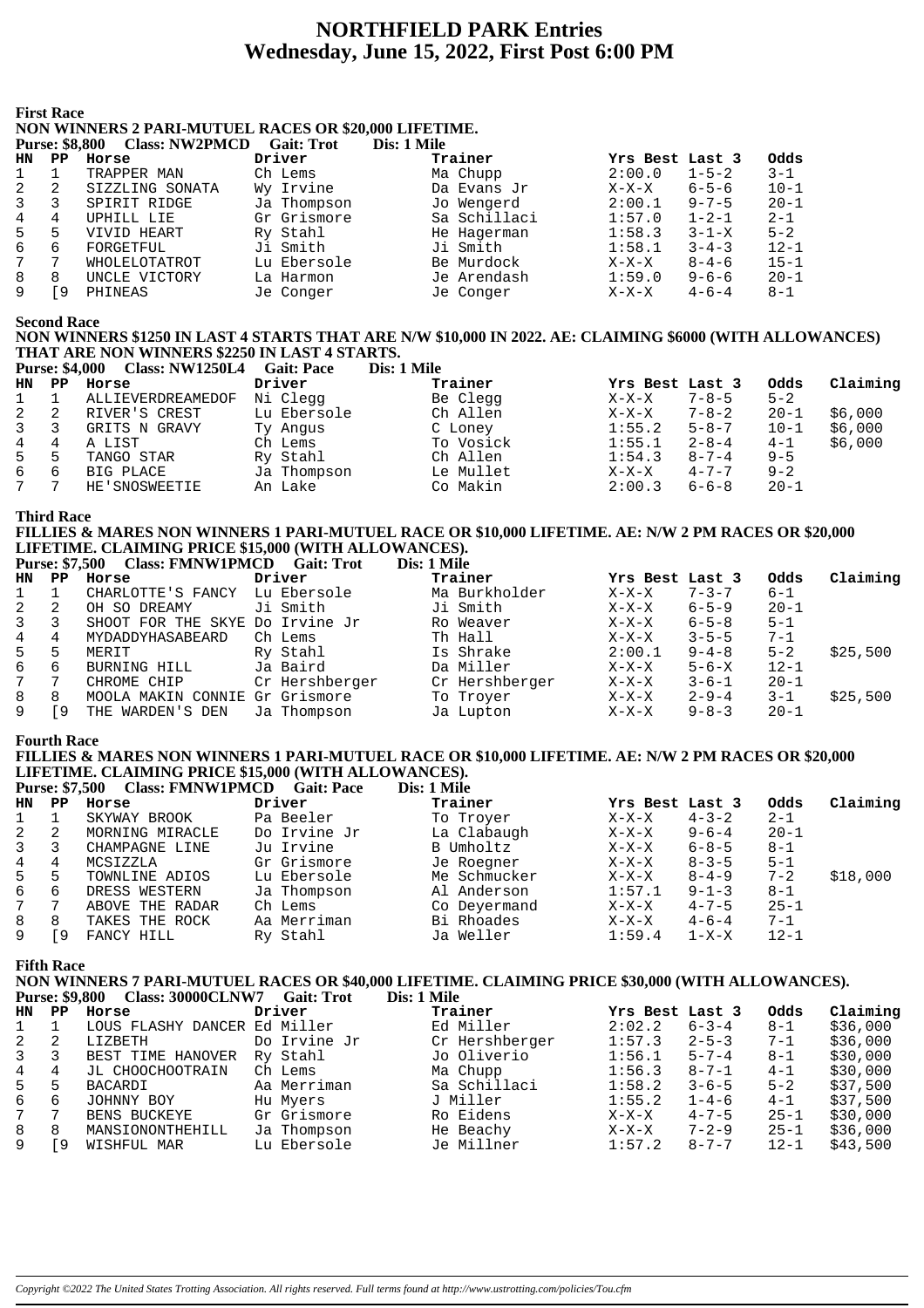|                 | <b>Sixth Race</b>     |                                                              |                        |             | NON WINNERS 1 PARI-MUTUEL RACE OR \$10,000 LIFETIME. AE: N/W 2 PM RACES OR \$20,000 LIFETIME. CLAIMING |                    |                            |                     |                      |
|-----------------|-----------------------|--------------------------------------------------------------|------------------------|-------------|--------------------------------------------------------------------------------------------------------|--------------------|----------------------------|---------------------|----------------------|
|                 |                       | PRICE \$15,000 (WITH ALLOWANCES).                            |                        |             |                                                                                                        |                    |                            |                     |                      |
|                 |                       | Purse: \$7,500 Class: NW1PMCD Gait: Pace                     |                        | Dis: 1 Mile |                                                                                                        |                    |                            |                     |                      |
| HN              | $_{\rm PP}$           | Horse                                                        | Driver                 |             | Trainer                                                                                                | Yrs Best Last 3    |                            | Odds                | Claiming             |
| 1<br>$\sqrt{2}$ | $\mathbf 1$<br>2      | DANCING MACHINE<br>CAMBER ART                                | Ch Myers<br>Ti Deaton  |             | Kr Rickert<br>La Clabaugh                                                                              | $X-X-X$<br>$X-X-X$ | $4 - 9 - 6$<br>6-X-X       | $5 - 2$<br>$10 - 1$ | \$18,750             |
| 3               | 3                     | WHISKI PLAYER                                                | Ch Lems                |             | Je Carpenter                                                                                           | 2:02.2             | $5 - 7 - 9$                | $12 - 1$            | \$18,750             |
| 4               | 4                     | ROCKIN REGGIE                                                | An Lake                |             | Am Mills                                                                                               | $X-X-X$            | $3 - X - 7$                | $7 - 2$             |                      |
| 5               | 5                     | BIG SANCHINO                                                 | Hu Myers               |             | B Umholtz                                                                                              | $X-X-X$            | $6 - 5 - 4$                | 3-1                 |                      |
| 6               | 6                     | SAID MY NAME                                                 | Aa Merriman            |             | C Loney                                                                                                | 1:56.2             | $2 - 1 - 3$                | $3 - 1$             | \$18,750             |
| 7               | 7                     | TOMMY SHELBY                                                 | Ry Stahl               |             | Ch Allen                                                                                               | $X-X-X$            | $8 - 7 - 8$                | $25 - 1$            |                      |
|                 |                       |                                                              |                        |             |                                                                                                        |                    |                            |                     |                      |
|                 | <b>Seventh Race</b>   |                                                              |                        |             | NON WINNERS \$3500 IN LAST 4 STARTS. AE: CLAIMING \$10,000 (WITH ALLOWANCES)                           |                    |                            |                     |                      |
|                 | <b>Purse: \$7,000</b> | Class: NW3500L4 Gait: Pace                                   |                        | Dis: 1 Mile |                                                                                                        |                    |                            |                     |                      |
| HN              | $_{\rm PP}$           | Horse                                                        | Driver                 |             | Trainer                                                                                                | Yrs Best Last 3    |                            | Odds                | Claiming             |
| 1               | 1                     | STARTIN SOMETHING                                            | Ja Baird               |             | To Vosick                                                                                              | $X-X-X$            | $7 - 8 - 8$                | $20 - 1$            |                      |
| 2               | 2                     | BILLY LINCOLN N                                              | Ni Clegg               |             | C Loney                                                                                                | $X-X-X$            | $5 - 4 - 2$                | $9 - 2$             |                      |
| 3               | 3                     | ART'S DRAGON                                                 | Aa Merriman            |             | Bi Rhoades                                                                                             | 1:54.0             | $1 - 9 - 7$                | 2-1                 | \$10,000             |
| $\overline{4}$  | 4                     | RAVE REVIEWS                                                 | Ry Stahl               |             | St Main                                                                                                | 1:53.4             | $5 - 4 - 5$                | $3 - 1$             |                      |
| 5               | 5                     | VINTAGE GRAND                                                | Ke Kash                |             | Ke Kash Jr                                                                                             | 1:51.3             | $8 - 7 - 5$                | $4 - 1$             |                      |
| $\epsilon$      | 6                     | DRAGON RULER                                                 | Ty Angus               |             | C Loney                                                                                                | 1:52.1             | $9 - 7 - 5$                | $20 - 1$            |                      |
| 7               | 7                     | ZINNY MACH N                                                 | Lu Ebersole            |             | Jo Miller                                                                                              | 1:52.3             | $1 - 5 - 4$                | $12 - 1$            |                      |
| 8               | 8                     | NORTHERN SPY                                                 | Hu Myers               |             | Mi Myers                                                                                               | $X-X-X$            | $3 - 3 - 2$                | $9 - 1$             |                      |
|                 |                       |                                                              |                        |             |                                                                                                        |                    |                            |                     |                      |
|                 | <b>Eighth Race</b>    | NON WINNERS 1 PARI-MUTUEL RACE OR \$10,000 LIFETIME.         |                        |             |                                                                                                        |                    |                            |                     |                      |
|                 |                       | Purse: \$7,500 Class: NW1PMCD Gait: Trot                     |                        | Dis: 1 Mile |                                                                                                        |                    |                            |                     |                      |
| HN              | $_{\rm PP}$           | Horse                                                        | Driver                 |             | Trainer                                                                                                | Yrs Best Last 3    |                            | Odds                |                      |
| 1               | 1                     | FORKY                                                        | Do Sherman             |             | Je Roegner                                                                                             | $X-X-X$            | $4 - 4 - 7$                | $3 - 1$             |                      |
| 2               | 2                     | DUNDEE'STOP CHOICE Do Mc Kirgan                              |                        |             | B Umholtz                                                                                              | $X-X-X$            | $4 - 3 - 9$                | $25 - 1$            |                      |
| 3               | 3                     | GO GO ANDY                                                   | Lu Ebersole            |             | Je Millner                                                                                             | 2:00.0             | $7 - 6 - 3$                | $20 - 1$            |                      |
| $\overline{4}$  | 4                     | DECADENT                                                     | Gr Grismore            |             | He Hagerman                                                                                            | $X-X-X$            | $4 - 7 - 4$                | $4 - 1$             |                      |
| 5               | 5                     | CHIPETER                                                     | Hu Myers               |             | Mi Myers                                                                                               | $X-X-X$            | $2 - 5 - 7$                | $8 - 1$             |                      |
| 6               | 6                     | WISHING ITSME                                                | Do Irvine Jr           |             | Ro Weaver                                                                                              | $X-X-X$            | $5 - 5 - 6$                | $7 - 1$             |                      |
| 7               | 7                     | WHIMSICAL KID                                                | Ja Thompson            |             | Le Mullet                                                                                              | $X-X-X$            | $7 - 6 - 9$                | $25 - 1$            |                      |
| 8               | 8                     | GLOBAL CYCLONE                                               | Ry Stahl               |             | Je Conger                                                                                              | $X-X-X$            | $2 - 3 - 3$                | $12 - 1$            |                      |
| 9               | [9                    | MIDNITE EXPRESS G                                            | Ch Lems                |             | Ma Burkholder                                                                                          | $X-X-X$            | $8 - 5 - 2$                | $2 - 1$             |                      |
| AE1             |                       | PADLOCK                                                      | Ry Stahl               |             | Jo Wengerd                                                                                             | $X-X-X$            | $6 - 5 - X$                |                     |                      |
|                 | <b>Ninth Race</b>     |                                                              |                        |             |                                                                                                        |                    |                            |                     |                      |
|                 |                       |                                                              |                        |             | NON WINNERS 1 PARI-MUTUEL RACE OR \$10,000 LIFETIME. CLAIMING PRICE \$10,000 (WITH ALLOWANCES).        |                    |                            |                     |                      |
|                 |                       | Purse: \$4,000 Class: 10000CLNW1 Gait: Pace                  |                        |             | Dis: 1 Mile                                                                                            |                    |                            |                     |                      |
| HN.             | $_{\rm PP}$           | Horse                                                        | Driver                 |             | Trainer                                                                                                | Yrs Best Last 3    |                            | Odds                | Claiming             |
| 1               | 1                     | MIKI FLIER                                                   | Ry Stahl               |             | Am Mills                                                                                               | $X-X-X$            | $6 - 9 - 5$                | $10 - 1$            | \$15,000             |
| 2               | 2                     | R B G                                                        | Do Irvine Jr           |             | St Main                                                                                                | $X-X-X$            | $7 - 3 - 4$                | $5 - 1$             | \$14,500             |
| 3               | 3                     | SPEEDNBYSEASIDE                                              | An Macdonald           |             | Da Fuchs                                                                                               | $X-X-X$            | $3 - 4 - 6$                | $3 - 1$             | \$15,000             |
| 4               | 4                     | DEALMETHATAGAIN                                              | Ni Clegg               |             | C Loney                                                                                                | $X-X-X$            | $8 - 3 - 6$                | $25 - 1$            | \$15,000             |
| 5               | 5                     | WILLY DILLY                                                  | An Lake                |             | Da Walski                                                                                              | $X-X-X$            | $6 - 6 - 4$                | $12 - 1$            | \$15,000             |
| 6<br>7          | 6<br>7                | HEMP PROTEIN                                                 | Aa Merriman            |             | De Santantonio<br>B Umholtz                                                                            | $X-X-X$            | $5 - 8 - 4$                | $3 - 2$<br>$25 - 1$ | \$17,000             |
| 8               | 8                     | MAXIMUM OVERDRIVE Hu Myers<br>ROCKSTARS DYNAMITE Lu Ebersole |                        |             | Je Schmucker                                                                                           | $X-X-X$<br>$X-X-X$ | 9-4-7<br>$4 - 2 - 7$       | 5-1                 | \$15,000<br>\$17,000 |
|                 |                       |                                                              |                        |             |                                                                                                        |                    |                            |                     |                      |
|                 | <b>Tenth Race</b>     |                                                              |                        |             |                                                                                                        |                    |                            |                     |                      |
|                 |                       |                                                              |                        |             | NON WINNERS 1 PARI-MUTUEL RACE OR \$10,000 LIFETIME. AE: N/W 2 PM RACES OR \$20,000 LIFETIME. CLAIMING |                    |                            |                     |                      |
|                 |                       | PRICE \$15,000 (WITH ALLOWANCES).                            |                        |             |                                                                                                        |                    |                            |                     |                      |
|                 |                       | Purse: \$7,500 Class: NW1PMCD Gait: Trot                     |                        | Dis: 1 Mile |                                                                                                        |                    |                            |                     |                      |
| HN              | $_{\rm PP}$           | Horse                                                        | Driver                 |             | Trainer                                                                                                | Yrs Best Last 3    |                            | Odds                | Claiming             |
| 1               | $\mathbf 1$           | TRACK THE ACTION                                             | Wy Irvine              |             | Da Evans Jr                                                                                            | $X-X-X$            | $2 - 4 - 5$                | $7 - 1$             |                      |
| 2               | 2                     | U GOTTA BE LEAF                                              | Hu Myers               |             | Mi Myers                                                                                               | $X-X-X$            | $3 - 2 - 6$                | $7 - 2$             |                      |
| 3               | 3                     | CANT TOP ME                                                  | Aa Merriman            |             | J Miller                                                                                               | $X-X-X$            | $7 - 4 - 8$                | $20 - 1$            |                      |
| 4               | 4                     | FLEX MANIA                                                   | Ju Irvine              |             | Da Edwards                                                                                             | $X-X-X$            | $4 - 3 - 6$                | $4 - 1$             |                      |
| 5               | 5                     | TURBO CAVIAR                                                 | Lu Ebersole            |             | Je Ebersole                                                                                            | $X-X-X$            | $6 - 3 - 2$                | $4 - 1$             |                      |
| 6               | 6                     | PC'S CRUISER                                                 | Ry Stahl               |             | Pa Sweeney                                                                                             | $X-X-X$            | $5 - 4 - 6$                | $10 - 1$            | \$18,750             |
| 7               | 7                     | A TRUE DREAM                                                 | Do Irvine Jr           |             | Ro Weaver                                                                                              | $X-X-X$            | $8 - 4 - 7$                | $25 - 1$            |                      |
| 8<br>9          | 8<br>ſ9               | ANDOVERTHECADDY<br>DOC'S SPIRIT                              | Gr Grismore<br>Ch Lems |             | Je Roegner<br>We Hershberger                                                                           | $X-X-X$<br>$X-X-X$ | $4 - 3 - 4$<br>$2 - 2 - 2$ | $25 - 1$<br>$3 - 1$ |                      |
| AE1             |                       | COME SAIL AWAY                                               |                        |             | Le Mullet                                                                                              | $X-X-X$            | $8 - 5 - 8$                |                     | \$18,750             |
|                 |                       |                                                              |                        |             |                                                                                                        |                    |                            |                     |                      |
|                 |                       |                                                              |                        |             |                                                                                                        |                    |                            |                     |                      |